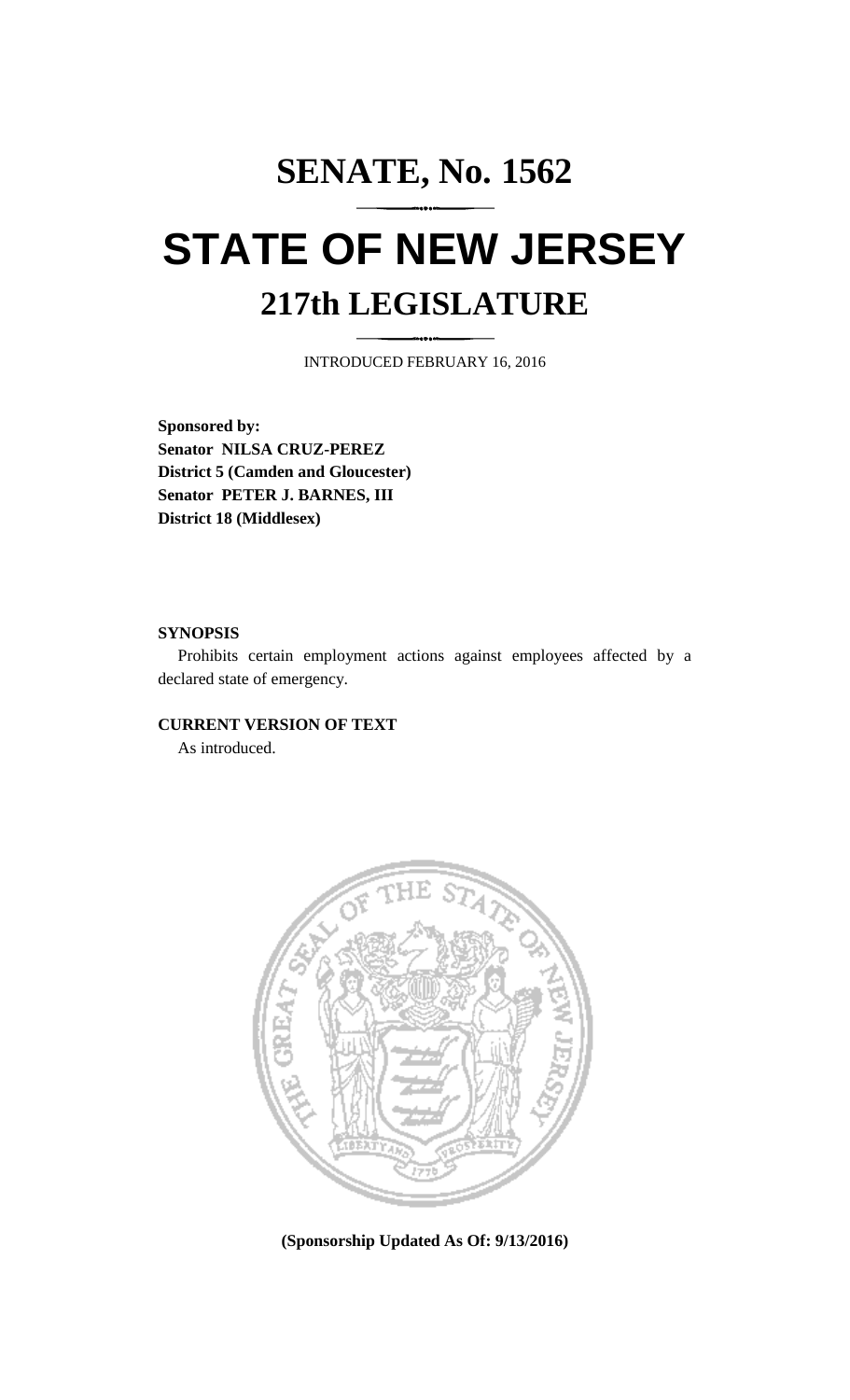**AN ACT** prohibiting certain employment practices.

 **BE IT ENACTED** *by the Senate and General Assembly of the State of New Jersey:*

1. As used in this act:

 "Employee" means any employee of an employer, except that no physician or other medical personnel, or other personnel required to maintain essential healthcare services shall be regarded as an "employee" for the purposes of this act, whether or not the medical or healthcare services personnel works for a public safety agency.

 "Employer" means any employer or employer's agent, representative, or designee, except that the term "employer" does not include: any public safety agency or contractor of the public safety agency that contracts to provide emergency repair, street clearing or other emergency services; any licensed health care facility; any public utility as defined in R.S.48:2-13 or contractor of the public utility; or a contractor that contracts with an owner of a private facility to provide street clearing services for that facility.

 "Public safety agency" means a division of a municipality, a county, or the State which dispatches or provides, or contracts to obtain, law enforcement, fire fighting, emergency medical services, or other emergency services.

 "State of emergency" means a natural or man-made disaster or emergency for which a state of emergency has been declared by the Governor.

28 2. No employer shall discharge from employment or take any adverse action against any employee with respect to compensation, terms, conditions, or other privileges of employment because the employee is not actively working and performing all regular duties at the employer's place of business due to a state of emergency during the time in which the state of emergency is in effect and applies to the areas where the employee lives or works and emergency management officials have advised individuals in those areas to evacuate or to not travel. No employer shall require any employee to use any sick, personal, or other leave provided by the employer, whether paid or unpaid, for any time that the employee is unable to work due to the state of emergency. This act shall not be construed as requiring any employer to provide wages or compensation to any employee that is not actively working.

 3. An employee who is unable to work and perform the regular duties of employment at the employer's place of business for any period of time due to a state of emergency shall:

 a. make every possible effort to notify the employer of the absence from work due to the declared state of emergency; and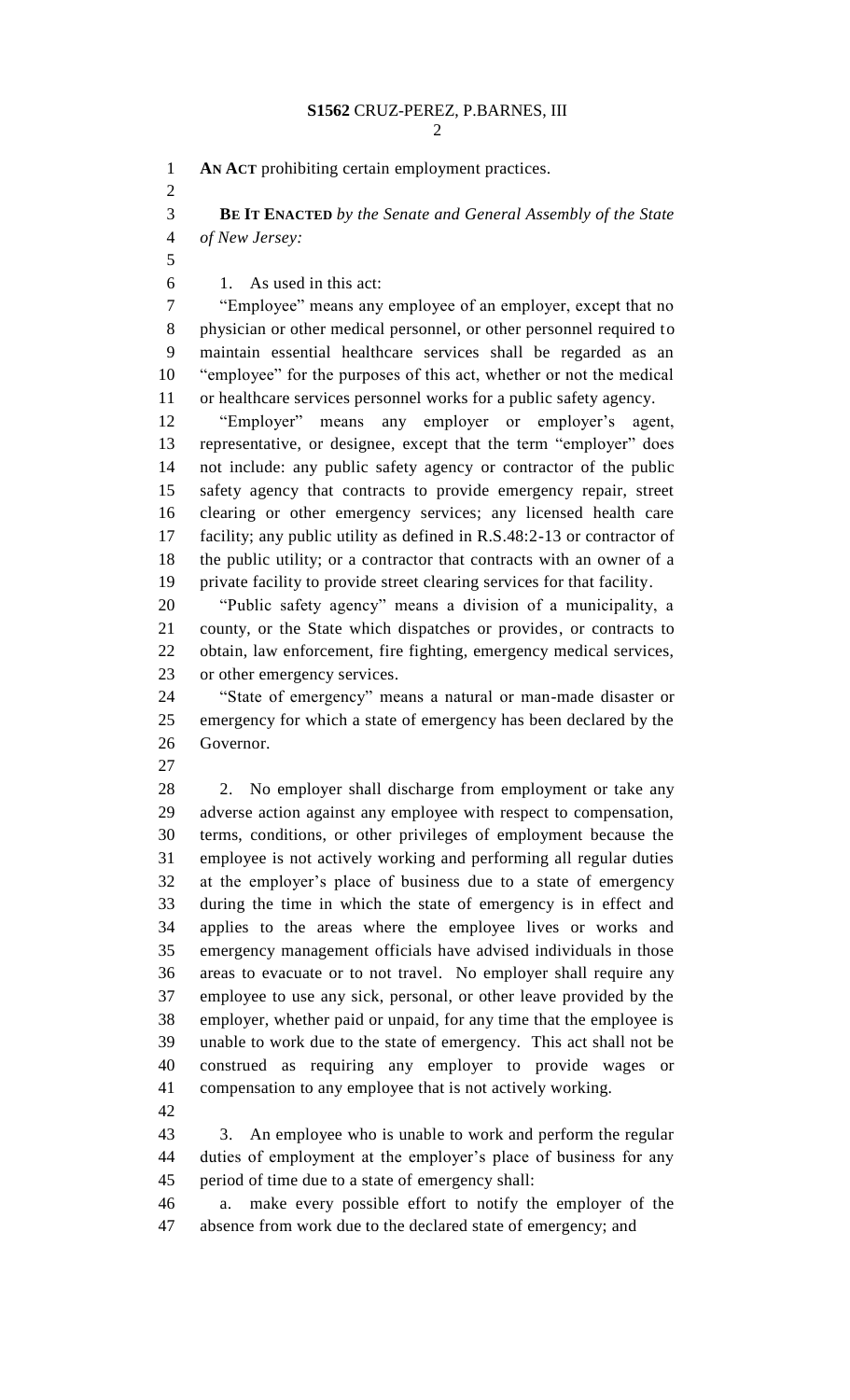## **S1562** CRUZ-PEREZ, P.BARNES, III

 b. return to work as soon as possible, but not later than the first shift or regularly scheduled work hours occurring after the declaration of the state of emergency is rescinded or after emergency management officials have deemed the situation to be safe, and accounting for the time needed to travel to the employer's place of business.

 4. An employer who violates any provision of this act shall be subject to a civil penalty in an amount not to exceed \$5,000 for the first violation and \$10,000 for each subsequent violation, collectible by the Commissioner of Labor and Workforce Development in a summary proceeding pursuant to the "Penalty Enforcement Law of 1999," P.L.1999, c.274 (C.2A:58-10 et seq.).

 5. This act shall apply only to a state of emergency declared after the effective date of this act.

- 6. This act shall take effect immediately.
- 
- 

21 STATEMENT

 This bill prohibits an employer from taking any adverse employment actions against an employee who is unable to actively work or perform regular duties at the employer's place of business due to a declared state of emergency. The bill also prohibits an employer from requiring an employee to use any sick, personal, or other leave, paid or unpaid, for an absence from work due to a state of emergency.

 The bill prohibits an employer from discharging from employment or taking any other adverse action against an employee with respect to compensation, terms, conditions, or other privileges of employment because the employee does not actively work and perform all regular duties at the employer's place of business due to a state of emergency during the time in which the state of emergency is in effect and applies to the areas where the employee lives or works and emergency management officials have advised individuals in those areas to evacuate or to not travel. The bill does not require an employer to pay any employee who is not actively working.

 The bill requires an employee who is unable to work due to a state of emergency to make every possible effort to notify the employer of the absence and return to work as soon as possible, but not later than the first shift or regularly scheduled work hours occurring after the declaration of the state of emergency is rescinded, or after an emergency management official has deemed the situation to be safe, whichever occurs first.